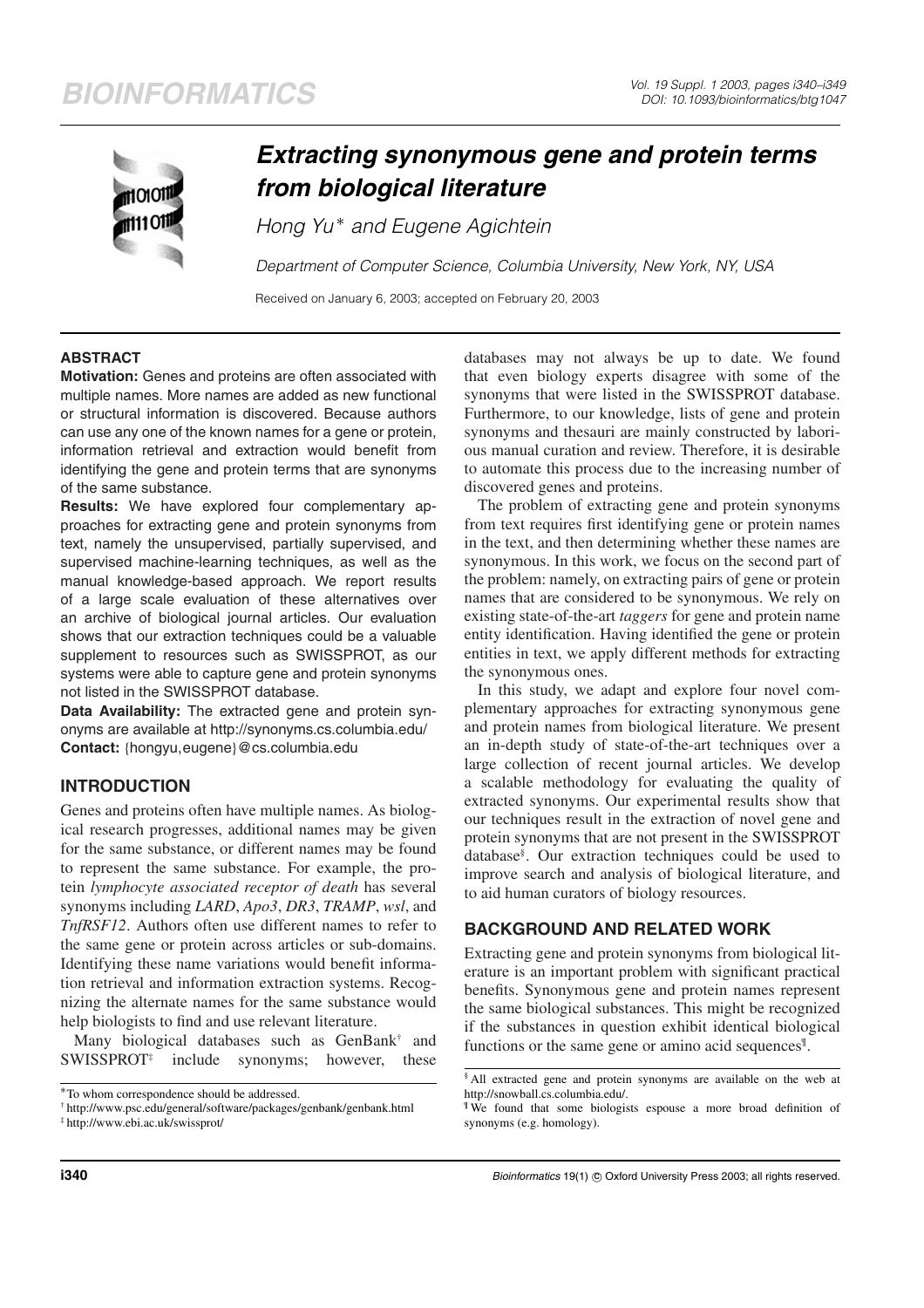Recent computational linguistics research on synonym detection has mainly focused on detecting semantically related words rather than exact synonyms, by measuring the similarity of surrounding contexts. For example, these approaches may identify 'beer' and 'wine' as related words because both have similar surrounding words such as 'drink', 'people', 'bottle' and 'make' (e.g. (Dagan *et al.*, 1995; Li and Abe, 1998; Lin, 1998)). A different approach exploited WORDNET (Fellbaum, 1999), a large lexical database for English words, to evaluate semantic similarity of any two concepts based on their distance to other concepts that subsume them in the taxonomy (Resnik, 1995).

In the biomedical domain, most approaches for synonym identification appear to be restricted to the actual content of the strings in question, and ignore the surrounding context. One such approach used a semi-automatic method to identify multi-word synonyms in UMLS (the Unified Medical Language System, a large biomedical taxonomy (Humphreys and Lindberg, 1993)), by linking terms as candidate synonyms if they shared any words (Hole and Srinivasan, 2000). For example, the term 'cerebrospinal fluid' leads to 'cerebrospinal fluid protein assay.' The candidate synonym terms then were evaluated by human curators. A different approach employed a trigram-matching algorithm to identify similar multi-word phrases. In this study, the phrases are treated as documents made up of character trigrams. The 'documents' are then represented in the vector space model, and similarity is computed as the cosine of the angle between the corresponding vectors (Wilbur and Kim, 2001). Several other systems (e.g. (Liu and Friedman, 2003; Pakhomov, 2002; Park and Byrd, 2001; Schwartz and Hearst, 2003; Yoshida *et al.*, 2000; Yu *et al.*, 2002)) applied rule-based, statistical or machine-learning approaches for mapping abbreviations to their full forms. To our knowledge, few studies have attempted to automatically identify synonymous relations among gene or protein abbreviations. In contrast, our techniques can identify synonyms of abbreviations as well as full names.

We approach the synonym extraction problem by applying *information extraction* and *text classification* techniques, where the desired *structured* information is the synonym pairs that are 'hidden' in the biological literature. As we describe next, machine learning techniques have been successfully used to adapt text analysis systems to new domains. The following studies provided the foundation for our current work.

## **Information extraction and machine learning**

One of the major challenges in information extraction is the large amount of manual labor involved in constructing and tuning the extraction system. Many biological information extraction systems (e.g. (Friedman *et al.*, 2001; Rindflesch *et al.*, 2000; Thomas *et al.*, 2000; Yu *et al.*, 2002)) build upon domain knowledge and domain-specific rules. To reduce manual effort, one approach is to build a powerful and intuitive graphical user interface for training the system, so that domain experts can quickly adopt the system for each new task (Yangarber and Grishman, 1998). This approach still needs substantial manual labor to port the system to new domains.

Machine-learning methods are becoming increasingly popular in text analysis. These methods significantly reduce required manual labor by automatically acquiring rules from labeled and unlabeled data. For example, supervised machine learning techniques such as Support Vector Machines (SVMs) were found to be highly effective for text classification (Joachims, 1998). In previous work, other supervised learning techniques have been applied to information extraction from unstructured and semi-structured text (e.g. (Califf and Mooney, 1998; Kushmerick *et al.*, 1997; Muslea *et al.*, 1998; Soderland, 1999)). While supervised machine learning approaches usually need less manual labor than knowledge-based approaches, they still require significant manual effort because of their dependency on a manually *labeled* training corpus. Several approaches attempt to reduce manual effort in annotating the training corpus. For example, instead of tagging entire documents, one approach required only marking the documents as either relevant or irrelevant for the extraction task (Riloff, 1996). This approach requires less manual labor, but the effort involved is still substantial.

For this reason, the general *partially-supervised* approaches have become an attractive alternative. A partially-supervised system typically starts with a relatively small number of manually labeled examples and proceeds to acquire new training examples *automatically*. Some of the early applications of partially-supervised learning using *bootstrapping* include identifying word hyponyms and hypernyms in natural language text (Hearst, 1992), and word sense disambiguation (Yarowsky, 1995).

More recently, the *co-training* framework was proposed for combining unlabeled and labeled examples to boost performance of a learning algorithm (e.g. for web page classification (Blum and Mitchell, 1998)). A related approach was subsequently used for classifying named entities (e.g. company names) in text (Collins and Singer, 1999). A different approach for named entity classification used multi-stage bootstrapping (Riloff and Jones, 1999). Another variation of the bootstrapping technique was applied for disambiguating gene, protein, and RNA terms in biological literature (Hatzivassiloglou *et al.*, 2001).

Bootstrapping has also been used for extracting structured *relations* from text. The partially supervised *DIPRE* method was proposed for automatically acquiring patterns and relations from the pages on the web (Brin, 1998).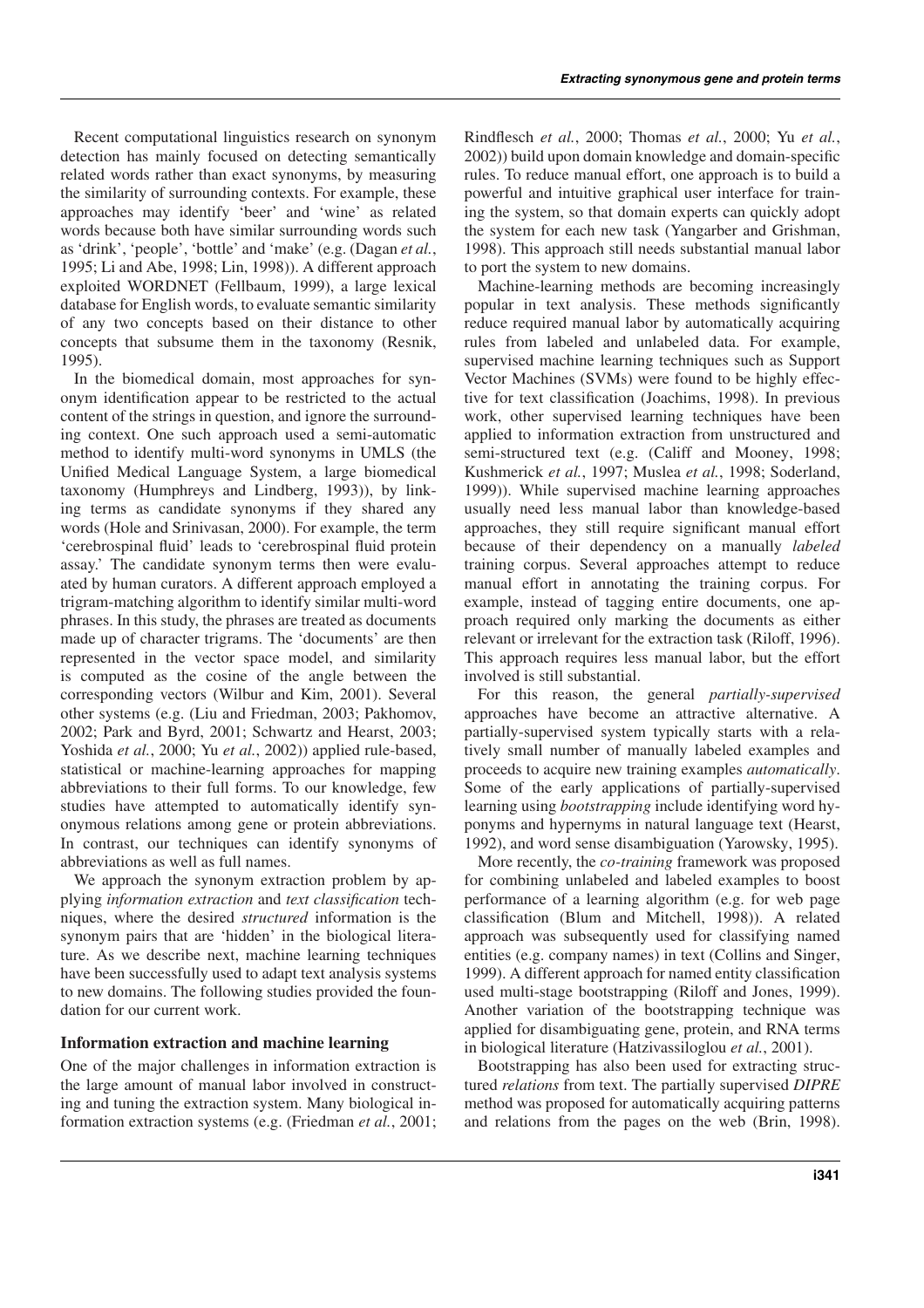More recently, the **Snowball** information extraction system (Agichtein and Gravano, 2000) extended the basic *DIPRE* method by incorporating automatic pattern and tuple evaluation for extracting relations from large text collections. A similar bootstrapping-based technique was independently developed for traditional information extraction (Yangarber *et al.*, 2000).

In this study, we explore four complementary approaches to extracting gene and protein synonyms from text. In the next section we describe our implementations of the *unsupervised*, *partially-supervised*, *supervised*, and the *hand-constructed* systems that we developed for extracting gene and protein synonyms from biological literature.

## **EXTRACTING SYNONYMOUS GENE AND PROTEIN TERMS**

We now present our approaches for extracting synonymous genes and proteins from biological literature. To extract these synonyms, we first need to identify, or *tag*, the genes and proteins as they appear in the text. This task is accomplished by pre-processing the corpus. Having identified the gene and protein entities, we can apply complementary approaches for determining which of the entities are synonyms of each other. First, we outline an *unsupervised* approach. Next, we describe our adaptation of **Snowball**, a *partially-supervised* information extraction system. We then present a *supervised* machine learning method based on a state-of-the-art automatic text classification tool. Next, we describe an extraction system that was *manually constructed* by a biology expert. Finally, we present a new *combined* system, where the output of the manually constructed system is augmented with the output of the machine learning-based systems.

## **Pre-processing: gene and protein tagging**

Identifying gene or protein names in biological literature has been a rich area of research. As part of our system development we compared three alternative gene taggers: the tagger described in Fukuda *et al.* (1998), the tagger described in Proux *et al.* (1998), and *Abgene* (Tanabe and Wilbur, 2002). We emphasize that the purpose of our study was not to systematically evaluate gene taggers, but to identify the one that is best suited for our synonym identification task. We examined all three taggers over our training corpus and found that *Abgene* performed best for our extraction task. Therefore, we use *Abgene* as the tagger of choice for all of the subsequent experiments.

We also observed that gene or protein synonyms usually occur within the same *sentence*. Therefore, we *segment* the corpus into sentences using the publicly available *SentenceSplitter* system . After sentence segmentation,

Available from http://l2r.cs.uiuc.edu/∼cogcomp/index research.html.

only the pairs of genes that appear within the same sentence will be considered as potential synonyms by any of the following extraction techniques. Additionally, we observed that the authors tend to specify gene and protein synonyms in the first few pages of the article. Therefore, our systems examined only the first 4Kb of text of each article for potential synonyms.

## **Contextual similarity: an unsupervised approach**

We adopted a synonym detection method—which we will refer to as **Similarity**—for identifying synonyms based on *contextual similarity* (Dagan *et al.*, 1995). We chose **Similarity** over the others (e.g. Li and Abe, 1998; Lin, 1998) because **Similarity** has been shown to be both robust and general (Dagan *et al.*, 1995).

The contextual similarity approach finds sets of words that appear in similar contexts. The main observation is that synonyms of a word  $t$  can be detected by finding words that appear in the same contexts as *t*. If the contexts of  $t_1$  and  $t_2$  are *similar*, then  $t_1$  and  $t_2$  are considered synonyms. More formally, we define the *context* of a term *t* as all words that occur within a *d* word window from *t* (e.g.  $d = 5$ )<sup>\*\*</sup>. In order to separate chance co-occurrence from the words that tend to appear together, the method uses *mutual information* to weight each word w in the context of *t*. The mutual information  $I(t, w)$  is defined as  $log_2(\frac{P(t, w)}{P(t) \cdot P(w)})$ , and calculated as:

$$
I(t, w) = log_2\left(\frac{N}{d} \cdot \frac{freq(t, w)}{freq(t) \cdot freq(w)}\right),
$$

where *N* is the size of the corpus in words, and *d* is the size of the window. Note that  $I(t, w) \neq I(w, t)$  because  $freq(t, w)$  (i.e. the number of times w appears to the *right* of *t*) is not symmetric. Using mutual information, we can now define the similarity *Sim* between two terms *t*<sup>1</sup> and *t*2, based on their respective contexts as:

$$
\frac{\sum_{w \in lexicon} min(I(w, t_1), I(w, t_2)) + min(I(t_1, w), I(t_2, w))}{\sum_{w \in lexicon} max(I(w, t_1), I(w, t_2)) + max(I(t_1, w), I(t_2, w))},
$$

where w ranges over the complete *lexicon* of all of the words that appear in the respective contexts of  $t_1$  and  $t_2$ . The value of the similarity  $Sim(t_1, t_2)$  is used to determine whether  $t_1$  and  $t_2$  are synonyms.

It is not feasible to compute  $Sim(t_1, t_2)$  for all choices of  $t_1$  and  $t_2$ , since this would require  $O(|lexicon|^3)$  running time. We implemented a heuristic search algorithm to compute a close approximation of the set of most similar terms for a given term  $t_1$  (Dagan *et al.*, 1995). Figure 1 reports some of the synonym sets extracted by **Similarity** from a biological journal archive.

<sup>∗∗</sup> We distinguish the *left* context of *t* (i.e. words that appear within *d* words *before t*), and the *right* contexts of *t* because of asymmetry of English grammar. For clarity of the presentation, we omit this distinction.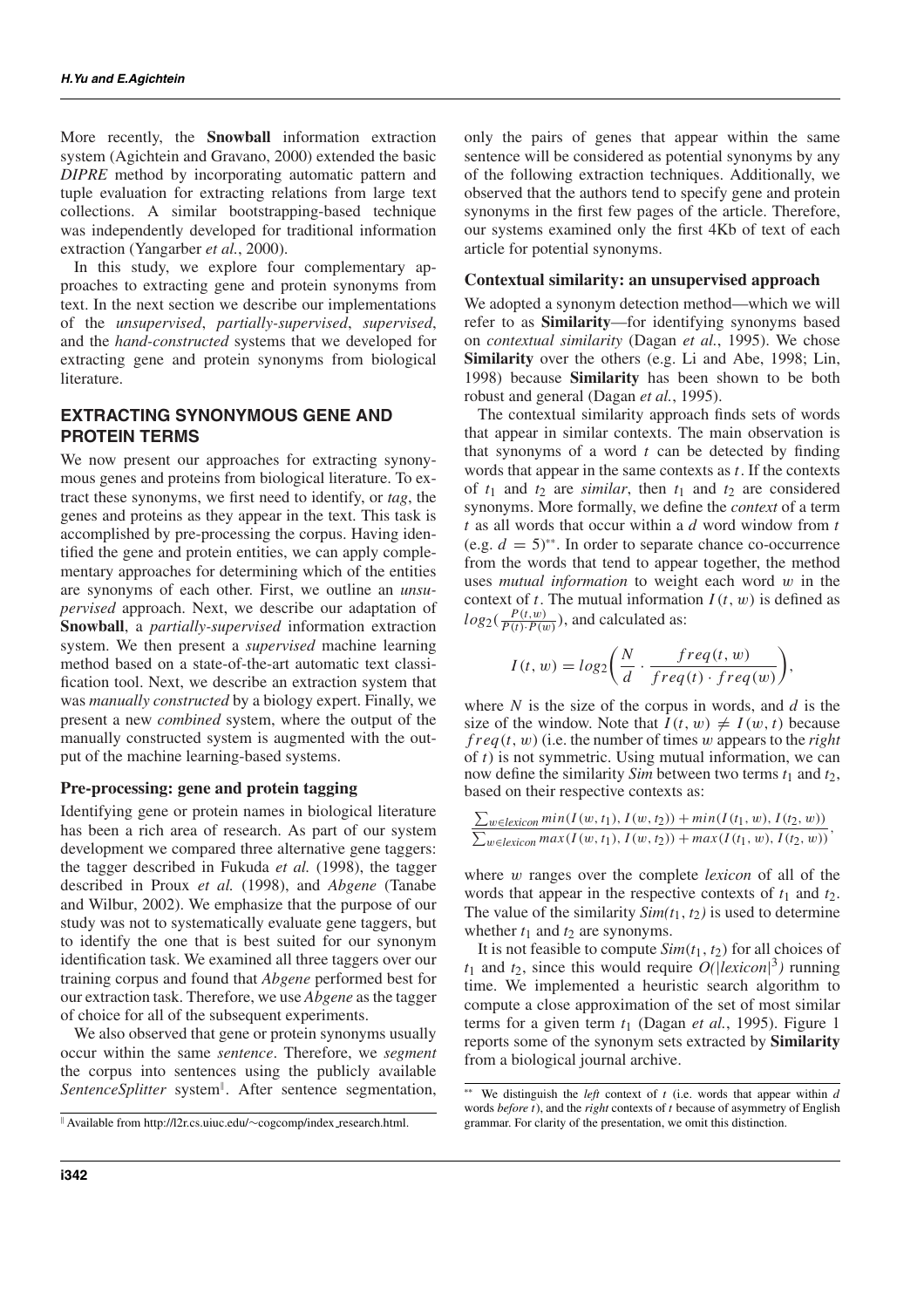| Term $t_1$ | List of the top ranked synonyms to together with $Sim(t_1, t_2)$ |
|------------|------------------------------------------------------------------|
| multigene  | superfamily $(0.94)$ subfamily $(0.92)$ subclass $(0.89)$        |
| definite   | unambiguous $(0.94)$ unequivocal $(0.92)$ rigorous $(0.88)$      |
| question   | intriguing $(0.98)$ possibility $(0.94)$ issue $(0.90)$          |

**Fig. 1.** Some similar term sets extracted by the **Similarity** system from a biological journal archive.



**Fig. 2.** The architecture of **Snowball**, a partially-supervised information extraction system.

The original **Similarity** method (Dagan *et al.*, 1995) was designed to find contextual synonyms for all words in the corpus. In contrast, we are only interested in computing synonyms of *gene* and *protein* terms. Therefore, the Similarity system uses a modification of the search algorithm to only search for contextual similarity between terms  $g_1$  and  $g_2$  if both  $g_1$  and  $g_2$  were tagged by the *Abgene* tagger as genes. The confidence, *Conf(s)*, of a candidate synonym pair  $s(g_1, g_2)$  is simply the value of similarity *Sim*( $g_1, g_2$ ). We consider only the top *k* most similar terms for each term  $g_1$  (we set  $k = 5$ ).

While the unsupervised approach is attractive because it does not require manual training, many of the extracted gene and protein pairs are likely to be false positives. Therefore, we would like to incorporate some domain knowledge without requiring significant manual effort. With this goal in mind, we adapted a partially supervised information extraction system for our synonym identification problem.

### *Snowball***: a partially-supervised approach**

The **Snowball** system (Agichtein and Gravano, 2000) uses a *bootstrapping* approach for extracting structured *relations* from unstructured (natural language) text. **Snowball** was designed to operate over large text collections and to require minimal human input. As shown in Figure 2, **Snowball** starts with a small set of user-provided seed tuples for the relation of interest, and automatically generates and evaluates patterns for extracting new tuples. In our study, the relation to be extracted is *Synonym (Gene1, Gene2)*.

As initial input, **Snowball** only requires a set of userprovided *seed* (i.e. example) tuples in the target relation (i.e. a set of known gene or protein synonym pairs). For this problem, we extended **Snowball** to also make use of *negative* examples (i.e. co-occurring genes and protein expressions known *not* to be synonyms of each other). **Snowball** then proceeds to find occurrences of the positive seed tuples in the collection. These occurrences are converted into *extraction patterns*, which are subsequently used to extract new tuples from the documents, and the process iterates by augmenting the seed tuples with the newly extracted tuples.

A crucial step in the extraction process is the generation of patterns to find new tuples in the documents. Given a set of seed tuples (e.g.  $\langle g_1, g_2 \rangle$ ), and having found the text segments where  $g_1$  and  $g_2$  occur close to each other, **Snowball** analyzes the text that 'connects' *g*<sup>1</sup> and *g*<sup>2</sup> to generate patterns. **Snowball**'s patterns incorporate *entity* tags (i.e. the *GENE* tags assigned by the tagger during the preprocessing). For example, a pattern would be generated from a context '(GENE) also known as *GENE*'. **Snowball** represents the left, middle, and right 'contexts' associated with an extraction pattern as *vectors* of weighted terms (where terms can be arbitrary strings of non-space characters). During extraction, to match text portions with patterns, **Snowball** also associates an equivalent set of term vectors with each document portion that contains two entities with the correct tags (i.e. a pair of *GENE*s).

After generating patterns, **Snowball** scans the collection to discover new tuples by matching text segments with the most similar pattern (if any). Each candidate tuple will then have a number of patterns that helped generate it, each with an associated degree of match. **Snowball** uses this information, together with information about the selectivity of the patterns, to decide what candidate tuples to actually add to the table that it is constructing. Intuitively, we can expect that newly extracted synonyms for 'known' genes should match the known synonyms for these genes. Otherwise, if the newly extracted synonym is 'unknown' (i.e. a potential false positive), the pattern is considered to be less 'selective' and its confidence is decreased. For example, if **Snowball** extracted a new synonym pair  $s = \langle g_a, g_b \rangle$ , we check if there exists a set of high confidence previously extracted synonyms for  $g_a$ , e.g.  $\langle g_a, g_1 \rangle$ ,  $\langle g_a, g_2 \rangle$ . If  $g_b$  is equal to either  $g_1$  or *g*2, *s* is considered a positive match for the pattern, and an 'unknown' match otherwise. Note that this confidence computation 'trusts' tuples generated on earlier iterations more than newly extracted tuples. Additionally, if the pattern *P* matches a known negative example tuple, the confidence of *P* is further decreased. More formally, **Snowball** defines *Conf(P)*, the confidence of a pattern *P* as:

 $\sqrt{ }$  $\left| \log_2(P_{positive}) \frac{P_{positive}}{(P_{positive} + P_{unknown} \cdot w_{unk} + P_{negative} \cdot w_{neg}\right) \right|$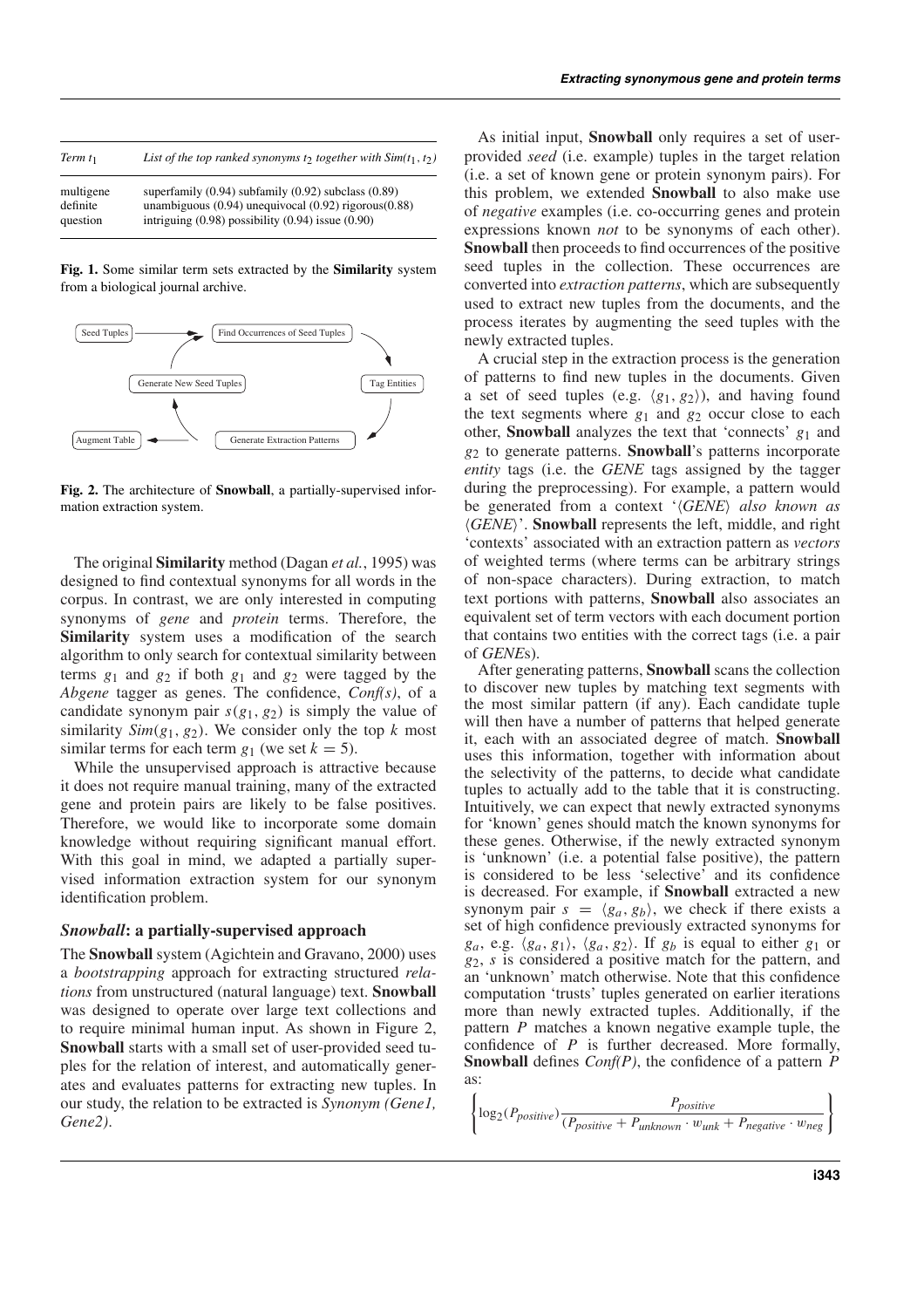where *Ppositive* is the number of positive matches for *P*, *Punknown* is the number of 'unknown' matches, and *P<sub>negative</sub>* is the number of negative matches, adjusted respectively by the w*unk* and w*neg* weight parameters (set during system tuning). The confidence scores are normalized so that they are between 0 and 1.

**Snowball** calculates the confidence of the extracted *tuples* as a function of the confidence values and the number of the patterns that generated the tuples. Intuitively, *Conf(s)*, the confidence of an extracted tuple *s*, will be high if *s* is generated by several highly selective patterns. More formally, the *confidence* of *s* is defined as:

$$
Conf(s) = 1 - \prod_{i=0}^{|P|} (1 - (Conf(P_i) \cdot Match(C_i, P_i))),
$$

where  $P = \{P_i\}$  is the set of extraction patterns that generated *s*, and  $C_i$  is the context associated with an occurrence of  $s$  that matched  $P_i$  with degree of match  $Match(C_i, P_i)$ . After determining the confidence of the candidate tuples, **Snowball** discards all tuples with low confidence. These tuples could add noise into the pattern generation process, which would in turn introduce more invalid tuples, degrading the performance of the system. The set of tuples to use as the seed in the next **Snowball** iteration is then *Seed* = { $s|Conf(s) > \tau_t$ }, where  $\tau_t = 0.6$ is a threshold tuned during system development.

The original **Snowball** system was designed to operate with few user-provided example tuples. When many labeled examples are available, *supervised* methods have performed well. Next, we present our adaptation of a supervised text classification system for synonym extraction.

### **Text classification: a supervised approach**

We can use supervised machine learning to build a *text classifier* to identify synonymous genes and proteins. We start with the same user-provided positive and negative example gene and protein pairs as were used as the initial examples for **Snowball**. We then automatically create the training set of example *contexts* where these gene and protein pairs occur. These contexts are assigned either a positive weight of 1.0 or a negative weight of w*neg* (tuned as part of system development).

We can now *train* the classifier to distinguish between the 'positive' text contexts (i.e. those that contain an example synonym pair), and the 'negative' text contexts. Thus, a classifier would be able to distinguish previously unseen text contexts that contain synonym pairs (e.g. 'A, also known as B'), from the contexts that do not express the synonymy relation (e.g. 'A regulates B').

We chose a state-of-the-art text classification tool *SVMLight* (Joachims, 1998)†† which has been shown to be effective for text classification. The resulting system, to which we refer as **SVM**, uses as features the same terms and term weights used by **Snowball** for training and prediction. We used the *rbf*, or the radial basis kernel function option of the *SVMLight* package, which performed best in our preliminary experiments over the development corpus.

After the classifier is trained, **SVM** examines every text context, *C*, surrounding pairs of identified gene and protein terms in the collection. If the classifier determines *C* to be an instance of the 'positive' (i.e. synonym) class, the corresponding pair of genes or proteins, *s*, is assigned the initial confidence score  $Conf_0(s)$ , equal to the score that the classifier assigned to *C*. The confidence scores are normalized so that the final confidence of the candidate synonym pair *s*, *Conf*(*s*), is between 0 and 1. Note that **SVM** does not combine evidence from multiple occurrences of the same gene or protein pair: when *s* occurs in multiple contexts, *Conf*(*s*) is assigned based on the single 'most promising' text context of *s*.

#### **GPE: the hand-crafted extraction system**

As a final—and the most labor-intensive—extraction approach, we used a previously constructed hand-crafted system called **GPE** (Yu *et al.*, 2002) that was built specifically for extracting synonymous gene and protein expressions. The construction of **GPE** begins with a set of known synonymous gene or protein names. The domain expert examines the contexts where these example gene or protein pairs occur and manually generates patterns to describe these occurrences. For example, the expert decided that the strings 'known as' and 'also called' would work well as extraction patterns. Using these manually constructed patterns, **GPE** scans the collection for new synonyms. For example, **GPE** identified the synonymous set *Apo3*, *LARD*, *DR3*, *wsl* from the sentence '... Apo3 (also known as LARD, DR3, and wsl). . .'. Since **GPE** does not use gene or protein taggers, many pairs of strings that are not genes or proteins can be extracted. To avoid such false positives, **GPE** uses heuristics and knowledgebased filters. After filtering, each extracted synonym pair *s* is assigned a confidence  $Conf(s) = 1$ .

#### **The combined system**

While **GPE** requires labor-intensive tuning by a biology expert, it can extract a small high quality set of synonyms (Yu *et al.*, 2002). In contrast, both **Snowball** and **SVM** induce extraction patterns automatically, allowing them to capture synonyms that may be missed by **GPE**. On the other hand, **Snowball** and **SVM** are also likely to extract more false positives, resulting in the lower 'quality' of the extracted synonyms. We can exploit the advantages of both the knowledge-based and machine learning-based techniques in a combined system. We now

<sup>††</sup>Available at: http://www-ai.cs.uni-dortmund.de/SOFTWARE/ SVM LIGHT/svm light v3.02.eng.html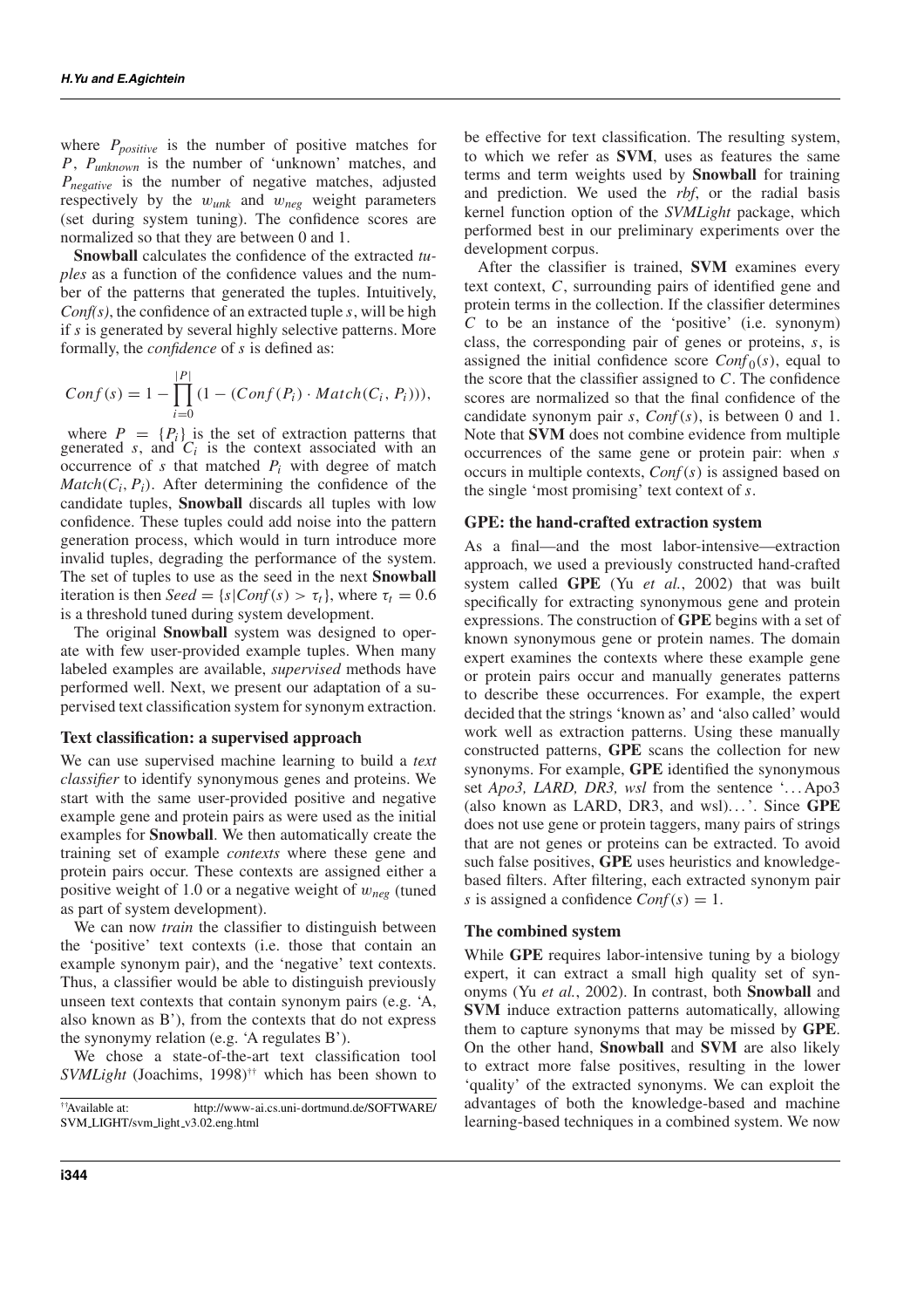present our **Combined** system that integrates the output of **Snowball**, **SVM**, and **GPE**‡‡.

We can combine outputs of the individual extraction systems in different ways (e.g. Dietterich, 2000). In our implementation of **Combined**, we assume that each system is an independent predictor, and that the confidence score assigned by each system to the extracted pair corresponds to the probability that the extracted synonym pair is correct. We can then estimate the probability that the extracted synonym pair  $s = \langle p_1, p_2 \rangle$  is correct as  $(1$ the probability that all systems extracted *s* incorrectly):

$$
Conf(s) = 1 - \prod_{E \in Systems} (1 - Conf_E(s)),
$$

where  $Conf_E(s)$  is the confidence score assigned to *s* by the individual extraction system *E*. This combination function quantifies the intuition that agreement of multiple extraction systems on a candidate synonym pair *s* indicates that *s* is a true synonym.

## **EXPERIMENTAL SETUP AND EVALUATION METHODOLOGY**

We evaluated **Similarity**, **Snowball**, **SVM**, **GPE**, and **Combined** over a collection of 52 000 recent journal articles from *Science*, *Nature*, *Cell*, *EMBO*, *Cell Biology*, *PNAS*, and the *Journal of Biochemistry*. The journal archives are maintained by the *GeneWays* Project (Friedman *et al.*, 2001) at Columbia University. The collection was separated into two disjoint sets of articles: the **development** collection, containing 20 000 articles, and the **test** collection, containing 32 000 articles.

*System tuning* The **Similarity**, **Snowball**, and the **SVM** systems were tuned over the unlabeled **development** collection articles. The tuning consisted of changing the parameter values (e.g. the size of the context window *d*) in a systematic manner to find a combination that appeared to perform best on the **development** collection. The final parameter values used for the subsequent experiments over the **test** collection are listed in Figure 3.

*User-provided examples* Note that our machine-learning based systems do not require manually labeled articles. Instead, approximately 650 *known* gene and protein synonym pairs, previously compiled from a variety of sources, were used as positive examples for the **Snowball** and **SVM** systems. Some of these did not occur in the collections, and thus did not contribute to the system training. Additionally, a set of *negative* examples were compiled by a biology expert by examining the contexts of some commonly co-occurring, but not synonymous, genes and proteins in the **development** collection.

| Parameter            | Value          | Description                                                                                 |
|----------------------|----------------|---------------------------------------------------------------------------------------------|
| window d             | 5              | Size of the text context (in words) to consider                                             |
| seed                 | 650            | Number of user-provided example pairs<br>(for <b>Snowball</b> and <b>SVM</b> )              |
| $ seed_{neq} $       | 28             | Number of negative user-provided example pairs<br>(for <b>Snowball</b> and <b>SVM</b> )     |
| <i>MaxIterations</i> | 2              | Number of iterations (for <b>Snowball</b> )                                                 |
| $w_{neq}$            | $\overline{c}$ | Relative weight of <i>negative</i> pattern matches<br>(for <b>Snowball</b> and <b>SVM</b> ) |
| $w_{unk}$            | 0.1            | Relative weight of <i>unknown</i> pattern matches<br>(for Snowball)                         |

**Fig. 3.** Final values of the **Similarity**, **Snowball**, and **SVM** system parameters.

One of the goals of our evaluation is to determine whether the extraction approaches that we compare generalize to new document collections. Therefore, the only information that we retained from the tuning of the **Similarity**, **Snowball**, and **SVM** systems were the values of the system parameters (Fig. 3). During the 'test' stage of our experiments, both **Snowball** and **SVM** systems were re-trained from scratch over the unlabeled articles in the **test** collection, by starting with the same initial example gene and protein pairs described above.

## **Evaluation metrics**

Our evaluation focuses on the quality of the extracted set of synonym pairs, *Se*: (1) how comprehensive is *Se*, and (2) how 'clean' the pairs in *Se* are. To compare the alternative extraction systems, we adapt the *recall* and *precision* metrics from information extraction.

*Recall* The fraction of all of the synonymous gene and protein pairs that *appear* in the collection, *Sall*, and were *captured* in the extracted set, *Se*, is defined as:

$$
Recall = \frac{|S_e \cap S_{all}|}{|S_{all}|}.
$$

*Precision* The fraction of the *real* synonym pairs in *Se* is defined as:

$$
Precision = \frac{|S_e \cap S_{all}|}{|S_e|}.
$$

Note that all of the compared extraction systems assign a confidence score between 0 and 1 to each extracted synonym pair. It would be useful to know the precision of the systems at various confidence levels. Therefore, we calculate *precision at c*, where *c* is the threshold for the minimum confidence score assigned by the extraction system. The *precision at c* is then defined as the precision of the subset of the extracted synonyms with the confidence score  $\geq c$ . We define *recall at c* equivalently.

<sup>‡‡</sup>As we will discuss, **Similarity** did not perform well, and therefore was not included in the **Combined** system.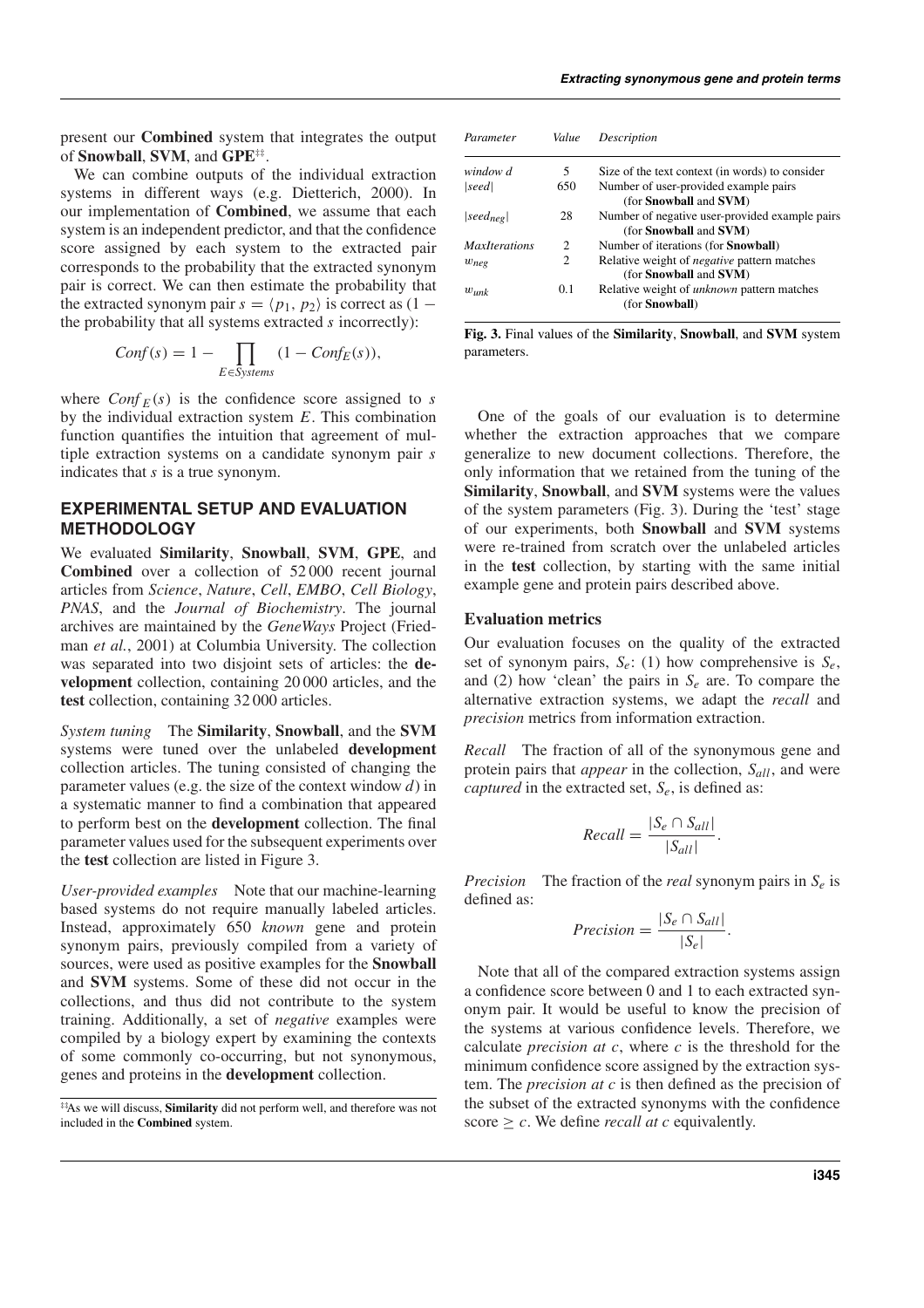| Relationship Type                                           | <b>SWISSPROT Synonyms</b>                           | Context                                                                                                                                                                                                                                                                                                     |
|-------------------------------------------------------------|-----------------------------------------------------|-------------------------------------------------------------------------------------------------------------------------------------------------------------------------------------------------------------------------------------------------------------------------------------------------------------|
| <b>Family Related</b><br>Fragment<br>Subunits<br>Homologous | GRPE. MGEL<br>PS2. ALG3<br>P40, P38<br>GRIP-1, TIF2 | ' requires the nucleotide release factors, grpe and mgel'<br>'sas ps-2 c-terminal_109-amino acid fragment (alg3) is essential in the death process'<br>'baculoviruses encoding individual rf-c subunits p140, p40, p38, p37, and p36) yielded'<br>shown that grip-1, the murine homologous of tif $2 \dots$ |
| <b>Functionally Related</b>                                 | CDC47. MCM2                                         | 'and cdc47, cdc21, and mis5 form another complex, which relatively weakly associates with mcm2.'                                                                                                                                                                                                            |

**Fig. 4.** Four types of apparent gene and protein relationships (with an example and literature context of each) that were designated by SWISSPROT as synonyms: *Family Related*, *Subunits*, *Homologous*, and *Functionally Related*.

## **Evaluation methodology**

For small text collections, we could inspect all documents manually and compile the sets of all of the synonymous genes in the collection by hand. Unfortunately, this evaluation approach does not scale, and becomes infeasible for the kind of large document collections for which automatic extraction systems would be particularly useful. The problem with exhaustive evaluation is two-fold: (1) the extraction systems tend to generate many thousands of synonyms from the collection (which makes it impossible to examine all of them to compute *precision*), and (2) since modern collections typically contains thousands of documents, it is not feasible to examine all of them to compute *recall*.

### **Estimating precision**

To estimate precision at *c*, for each system's output *Se* we randomly select 20 candidate synonym pairs from *Se* with confidence scores  $(0.0-0.1, 0.1-0.2, \ldots, 0.9-1.0)^{ss}$ . As a result, each system's output is represented by a sample of approximately 200 synonym pairs. Each sample (together with the supporting text context for each extracted pair) is given to two biology experts to judge the correctness of each extracted pair in the sample. Having computed the precision of the extracted pairs for each range of scores, we estimate *precision at c* as the average of the evaluated precision scores for each confidence range, weighted by the number of extracted tuples within each confidence score range.

### **Estimating recall**

To compute the exact recall of a set of extracted synonym pairs *Se*, we would need to manually process the entire document collection to compile all synonyms in the collection. Clearly, this is not feasible. Therefore, we use a set of known *correct* synonym pairs that appear in the collection, which we call the *GoldStandard*. To create this *GoldStandard*, we use SWISSPROT. From this well structured database, we generate a table of synonymous gene and protein pairs by parsing the 'DE' and 'GN'

§§If there are fewer than 20 extracted synonyms with the required confidence score, we select all of the ones that match.

sections of protein profiles. Unfortunately, we cannot use this table as is, since some of the pairs may not occur at all in our collection. We found that synonym expressions tend to appear within the same sentence. Therefore, the *GoldStandard* consists of synonymous genes and proteins (as specified by SWISSPROT) that co-occur in at least one sentence in the collection, and were recognized by the *Abgene* tagger. We found a total of 989 such pairs.

Unfortunately, we found that we did not agree with many of these synonym pairs. We consider synonymous gene or protein names to be those that *represent the same genes or proteins*. However, SWISSPROT appears to consider a broader range of synonyms. For example, SWISSPROT synonyms included different genes or proteins that had a similar function, that belong to the same family, that were different subunits, and those that were functionally related (Fig. 4). Note that we judged the synonym pairs based solely on the information in our corpus and did not perform any biological experiments.

To create the *GoldStandard*, we asked six biology experts (all with PhDs in biology) to evaluate gene and protein pairs listed as synonyms in SWISSPROT, and judge whether they considered the pairs as synonyms. Each expert evaluated between 100 to 989 pairs. Each candidate synonym pair was judged by at least two experts, and was included in the *GoldStandard* if at least one of the experts agreed with the SWISSPROT classification¶¶ . Experts disagreed with SWISSPROT on 318 pairs, and were unsure of additional 83. As a result, we included a total of 588 confirmed synonym pairs in the *GoldStandard*. The agreement was 0.61 among experts, 0.83 between experts and SWISSPROT, and 0.77 overall. The resulting *GoldStandard* is used to estimate recall as the fraction of the *GoldStandard* synonym pairs captured.

## **RESULTS**

In this section we compare the performance of **Similarity**, **Snowball**, **SVM**, **GPE**, and **Combined** on the recall and precision metrics over the **test** collection described above.

<sup>¶¶</sup>The evaluated synonym pairs are available at http://synonyms.cs.columbia. edu/SPROT/.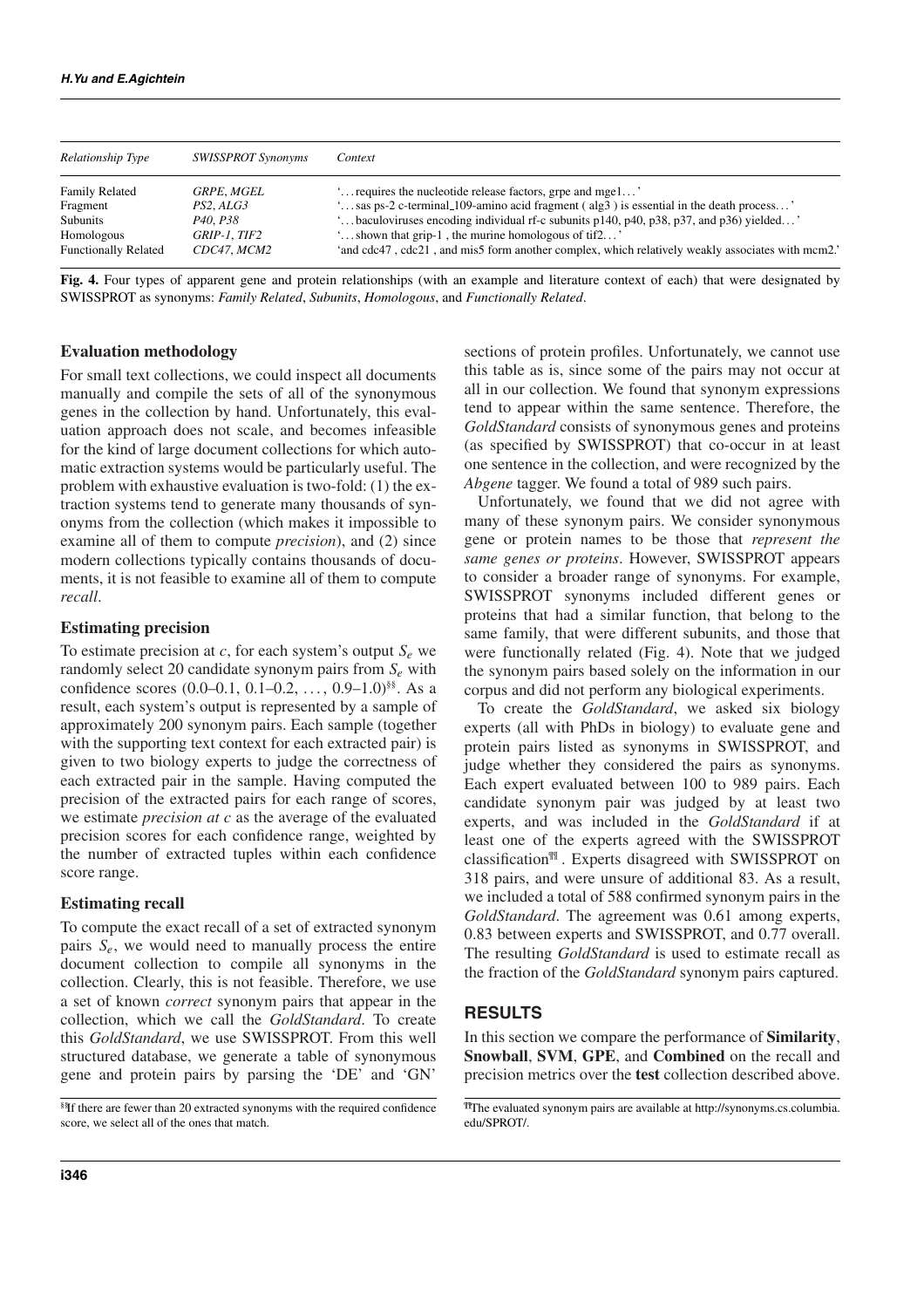| System |         | Tagging Similarity Snowball SVM |         |           | <b>GPE</b> |
|--------|---------|---------------------------------|---------|-----------|------------|
| Time   | 7 hours | 40 minutes                      | 2 hours | 1.5 hours | 35 minutes |

**Fig. 5.** Running times of **Tagging**, **Similarity**, **Snowball**, **SVM**, **GPE** (**test** collection).

The experiments were performed on a dual-CPU 1.2 Ghz Athlon machine with 2 Gb of RAM. We report the running times of each system in Figure 5. Note that the **Tagging** and preprocessing (i.e. identifying the gene and protein terms in the collection) were performed once for the complete collection, and were not required again for the subsequent experiments.

Figure 6a reports recall of all systems. **Similarity** performs poorly, with recall less than 0.09 for all confidence scores. In contrast, **Snowball** and **SVM** have the highest recall for confidence scores below 0.4 (reaching 0.72 for **Snowball** and 0.38 for **SVM**), while **GPE** has the best recall (0.14) of any individual system for the higher confidence scores. Note that **GPE** always assigned the  $Conf(s) = 1$  to all extracted candidate pairs, and is therefore represented by a single data point in each plot. **Combined** has the highest recall of all systems for all confidence scores. For example, at confidence score  $c = 0.4$ , **Combined** recall is more than double that of any individual system.

We report the precision of all systems for varying confidence scores in Figure 6b. **Similarity** has extremely low precision (less than 0.01) and therefore is not shown. Our experiments indicate that **Similarity** performed well for more common terms (Fig. 1), but performed poorly on identifying gene and protein synonyms as it tends to extract pairs of genes that are *related*, but not synonymous. Both **Snowball** and **SVM** extract synonyms with over 0.9 precision at their highest confidence scores. **GPE** also has the precision of 0.9. The confidence scores that both **Snowball** and **SVM** assign to their extracted pairs are correlated with the actual precision. For example, while the precision at  $c = 0.8$  of **Snowball** is 0.9, precision at  $c = 0.1$  is 0.1. **Snowball** has higher precision than **SVM** for all confidence score values. Also note that while both **Snowball** and **SVM** have sharp drops in precision between the confidence scores of 0.4 and 0.7, the **Combined** confidence score is more smooth, and appears to be a better predictor of the precision.

Figure 6c reports the values of precision versus recall for all systems. Both **Snowball** and **SVM** clearly trade off precision for high recall. Even though **Snowball** is able to achieve the recall of almost 0.72, the corresponding precision is 0.07. In contrast, **GPE** has at most 0.14 recall. As we conjectured, combining these complementary

approaches in **Combined** resulted in a significant gain: While **Combined** has the highest precision of all systems, it is also able to achieve the highest recall of 0.8.

To complement the reported recall figures, we also estimated the number of all real synonym pairs extracted by each system for each confidence score *c* (Fig. 6d). These values were calculated by multiplying the number of pairs extracted by the system with the score  $\geq c$  by the corresponding precision at *c*. Despite exhibiting lower precision values, **Snowball** and **SVM** extract a significantly larger set of real synonyms than **GPE**. Similarly, **Combined** extracts the largest estimated number of real synonyms. For example, we estimate **Combined** to have extracted almost 10,000 correct synonyms at the confidence score of 0.4, which is more than ten times the estimated number of synonyms extracted by **Snowball**, **SVM**, or **GPE** individually. In summary, **Combined** is the best performing system on all metrics, and significantly improves over the manually constructed **GPE**.

## **DISCUSSION**

We evaluated the four different extraction approaches over a large collection of biological journal articles. Our extraction results are particularly valuable as we found that many of the synonyms that we extracted do not appear in SWISSPROT. Of the 148 extracted synonym pairs that were manually judged as correct by the experts during our evaluation, 62 (or 42%) were not listed as synonyms in SWISSPROT. This leads us to predict that out of the approximately 10 000 correct synonym pairs extracted by **Combined** with confidence score  $> 0.4$  (Fig. 6d), we would find more than 4000 novel synonym pairs.

Our results show that machine learning-based approaches were responsible for the significant improvement of **Combined** over the manually constructed knowledgebased system. **Snowball** and **SVM** are—by design—more flexible, and therefore can detect cases on which **GPE** failed. For example, **Snowball** extracted the pair *EIF4G*, *P220* from the text fragment: *'...eIF4G, also known as eIF4 or p220, binds both eIF4A...'*, which was not captured by **GPE**. While both **SVM** and **Snowball** contributed to the improved performance of **Combined**, **Snowball** has an additional advantage of generating intuitive human-readable patterns (Fig. 7) that can be potentially examined and filtered by a domain expert.

There are many ways to improve our system. For example, we found that the small number of *negative* examples significantly improved performance of *Snowball*. Further experiments on varying the size and composition of the initial example tuple sets may result in additional improvements. We do not differentiate between gene and protein terms with the same name, and it may be beneficial to apply the approach of (Hatzivassiloglou *et al.*, 2001) for disambiguation. We may also explore more ways to enhance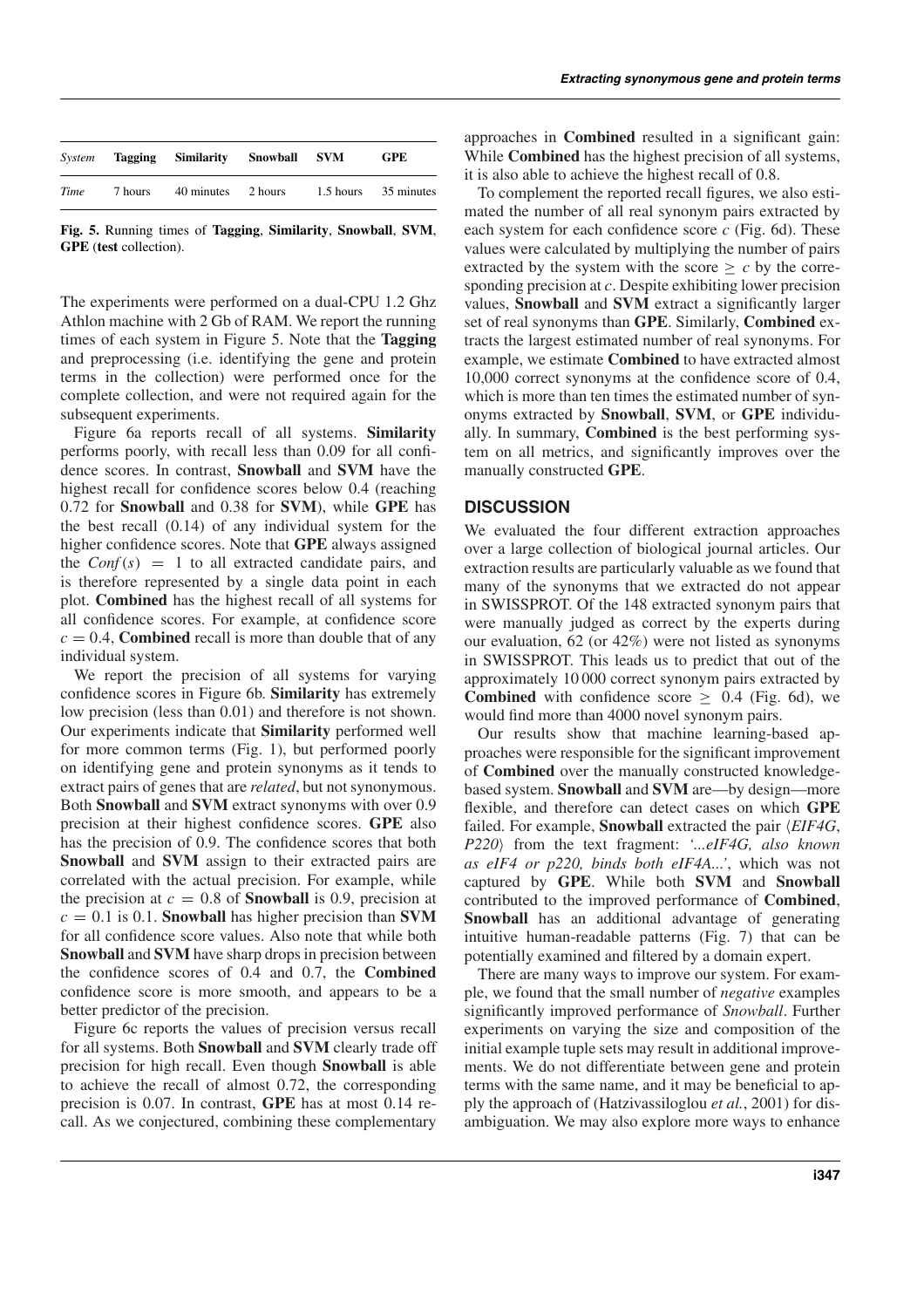

**Fig. 6.** Recall and precision of **Similarity**, **Snowball**, **SVM**, **GPE**, and **Combined**: Recall versus confidence score (a), Precision versus confidence score (b), precision versus recall (c), and the estimated number of correct synonym pairs extracted by each system versus confidence score (d).

| Conf | Left | Middle                                                                                   | Right |
|------|------|------------------------------------------------------------------------------------------|-------|
| 0.75 |      | $\langle (0.55) \rangle$ $\langle ALSO 0.53 \rangle$ $\langle CALLED 0.53 \rangle$       |       |
| 0.54 |      | $\langle$ ALSO 0.47 $\rangle$ $\langle$ KNOWN 0.47 $\rangle$ $\langle$ AS 0.47 $\rangle$ |       |
| 0.47 |      | $\langle (0.54) \langle ALSO 0.54 \rangle \langle TERMED 0.54 \rangle$                   |       |

**Fig. 7.** Some **Snowball** patterns automatically discovered from the **test**, collection with the associated pattern *confidence* scores.

gene and protein name entity identification, which is likely to further improve extraction quality.

Our approaches extract synonyms from a collection of biological literature, and therefore the quality of the extracted relation depends in part on the collection consistency. We found some conflicting statements in our collections. For example, the following two statements are taken from two different articles in our **test** collection: while the first text fragment suggests that the proteins *PC1* and *PC3* are different substances, another article indicates that *PC1* and *PC3* are synonyms for the same substance:

*' . . . the positive cofactors (pcs) pc1, pc2, pc3, and p15.'*

*'. . . hydra pc1 (also called pc3) . . .'*

Lacking additional information, it is difficult to make a decision whether *PC1* and *PC3* are synonyms. We plan to explore this problem further in our future work.

# **CONCLUSIONS AND FUTURE WORK**

In this paper we have addressed an important problem of extracting gene and protein synonyms from biological literature. We have adapted and evaluated complementary synonym extraction approaches that span the spectrum from an unsupervised approach to a hand-crafted knowledge-based system. We performed a large-scale evaluation of the competing approaches which show

that our extraction techniques can be used as a valuable supplement to resources such as SWISSPROT.

As part of our analysis, we discovered some inconsistent statements in the articles. In future work we may incorporate some of the proposed methods for resolving inconsistencies (e.g. (Magnini *et al.*, 2002), (Krauthammer *et al.*, 2002)). Additionally, we may incorporate work of (Hatzivassiloglou *et al.*, 2001) for disambiguation between genes and proteins that share the same name.

We speculate that the machine learning-based approaches for synonym identification, particularly **Snowball**, could be applied successfully for extracting other biological relations such as relationships between genes and proteins, small molecules, drugs, and diseases. We plan to explore this further in the future.

## **ACKNOWLEDGEMENTS**

We thank Dr Luis Gravano for his advice, support, and many fruitful discussions, and Dr Andrey Rzhetsky for making the *GeneWays* article collection available. We thank Lorrie Tanabe and Dr W. John Wilbur for allowing us to use the *Abgene* tagger. We thank Drs Xiaowei Chen, Hongping Du, Claire He, Laura Luo, Youxing Qu and Andrey Rzhetsky for evaluating the extraction output. We also thank Noemie Elhadad, David Evans, Vasileios Hatzivassiloglou, Roy Byrd, and the anonymous referees for their helpful comments. The second author acknowledges support of the National Science Foundation under Grants No. IIS-97-33880 and IIS-98-17434.

## **REFERENCES**

- Agichtein,E. and Gravano,L. (2000) Snowball: extracting relations from large plain-text collections. In *Proceedings of the ACM International Conference on Digital Libraries*.
- Blum,A. and Mitchell,T. (1998) Combining labeled and unlabeled data with co-training. In *Proceedings of ICML*.